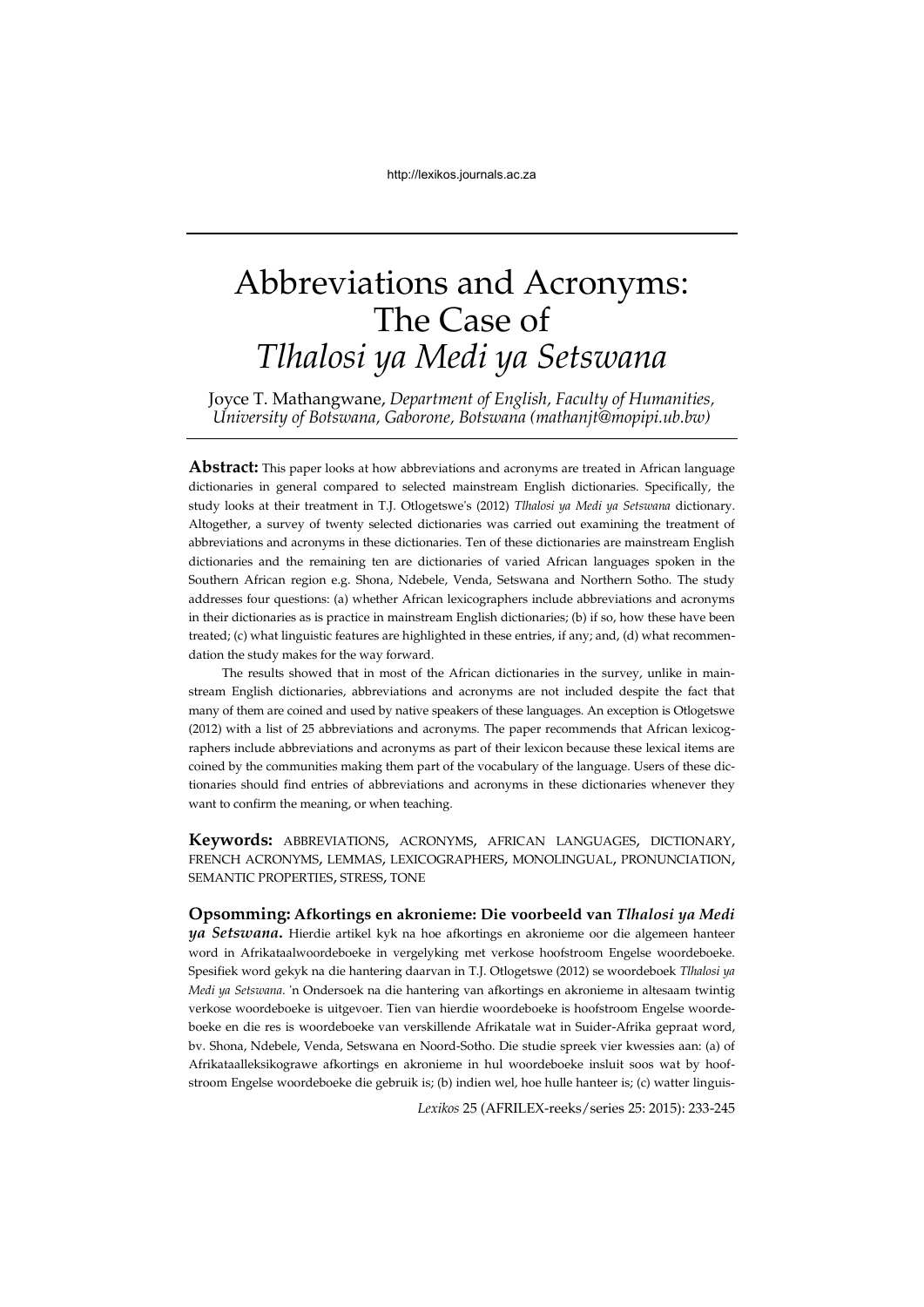## 234 Joyce T. Mathangwane

tiese kenmerke, indien enige, in hierdie inskrywings beklemtoon word; en, (d) watter aanbevelings hierdie studie vir die pad vorentoe maak.

Die resultate het getoon dat afkortings en akronieme in die meeste Afrikataalwoordeboeke in die ondersoek, anders as in hoofstroom Engelse woordeboeke, nie opgeneem is nie, alhoewel baie van hulle deur moedertaalsprekers van hierdie tale geskep is en gebruik word. 'n Uitsondering is Otlogetswe (2012) met 'n lys van 25 afkortings en akronieme. In hierdie artikel word aanbeveel dat Afrikataalleksikograwe afkortings en akronieme as deel van hul leksikon insluit, aangesien hierdie leksikale items geskep is deur gemeenskappe wat hulle deel maak van die woordeskat van die taal. Gebruikers van hierdie woordeboeke behoort inskrywings van afkortings en akronieme in dié woordeboeke te vind wanneer hulle die betekenis daarvan naslaan of hulle tydens onderrig raadpleeg.

**Sleutelwoorde:** AFKORTINGS, AKRONIEME, AFRIKATALE, WOORDEBOEK, FRANSE AKRONIEME, LEMMAS, LEKSIKOGRAWE, EENTALIG, UITSPRAAK, SEMANTIESE EIEN-SKAPPE, KLEM, TOON

## **Introduction**

According to Cannon (1989), the use of abbreviations and acronyms go back several millennia and was driven by the desire to economise. However, the real explosion of 'initialisms' (as they are referred to in his study) began with World War II when American English introduced so many of these initialisms, some of which were ridiculously absurd and long, e.g. USAMSMADHS 'United States Army Medical Service Meat and Dairy Hygiene School' (Cannon 1989: 101). Cannon notes that "Over the centuries, the purpose of creating these initialisms also has changed from the original medieval need for economy and efficiency …" According to Hamilton 1918 (cited in Cannon 1989: 103) "The use of abbreviations and signs is often a convenience and sometimes a temptation. … a saving of time and labour which is entirely justifiable under certain conditions." As a result, so many dictionaries of acronyms have been written on different areas of specialised vocabulary. This paper predicts another boom in the creation of new abbreviations and acronyms because of new technologies such as mobile phones and the increasing use of SMSs (Short Message Service), WhatsApp and other social media such as Facebook and Twitter. Already, the *Oxford Dictionary and Thesaurus* lists verbs derived from the noun SMS, as SMSs (third person singular verb), SMSing (progressive aspect) and SMSed (past tense) (Waite 2007: 980).

The purpose of this paper is to look at how abbreviations and acronyms are treated in dictionaries in general. Specifically, the study looks at how abbreviations and acronyms are treated in T.J. Otlogetswe's *Tlhalosi ya Medi ya Setswana* which was published in 2012. Otlogetswe's (2012) treatment of abbreviations and acronyms is compared to that of selected English dictionaries and other African languages in the Southern African region. This study carried out a comparative survey of twenty dictionaries, ten English diction-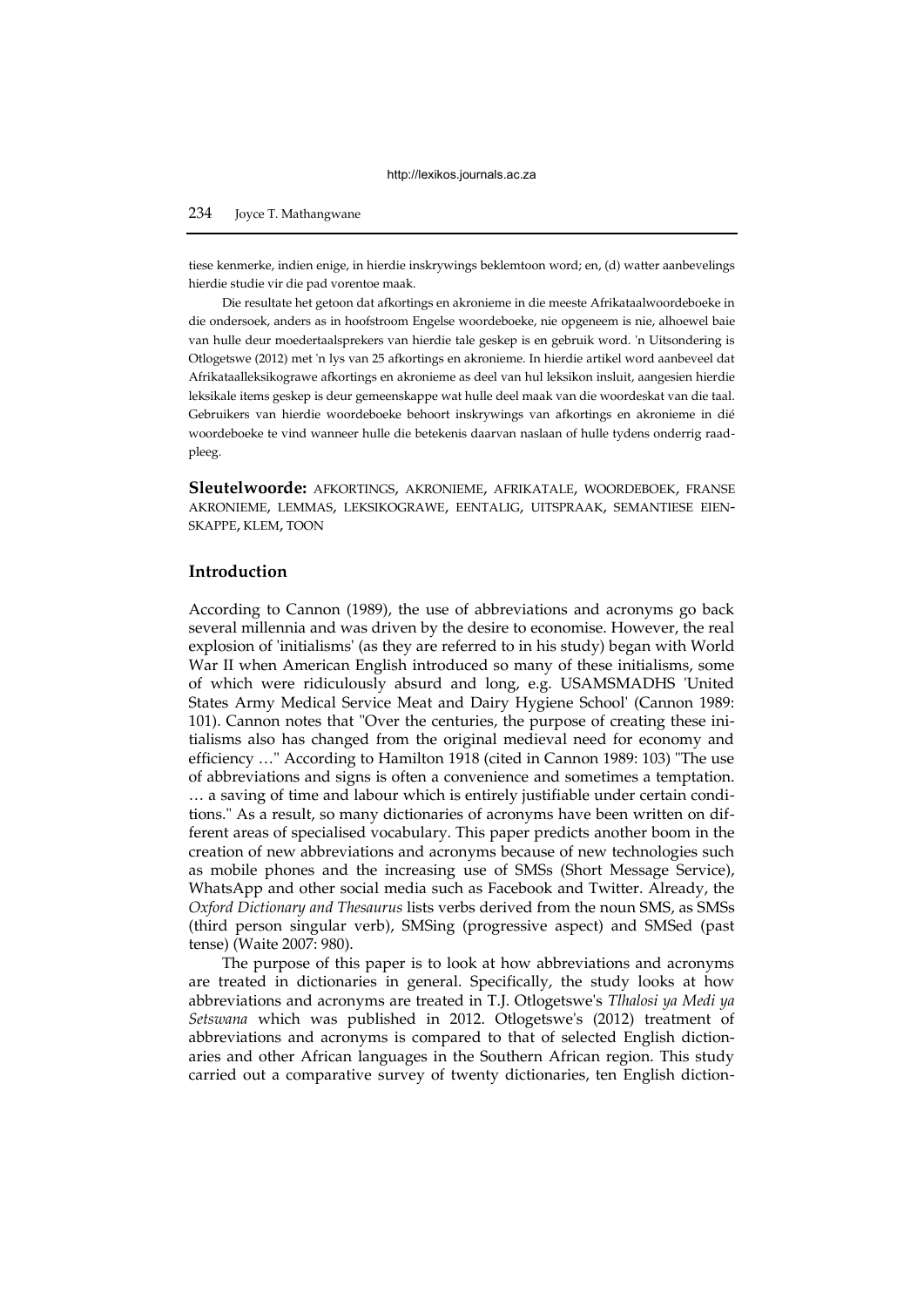Abbreviations and Acronyms: The Case of *Tlhalosi ya Medi ya Setswana* 235

aries and ten dictionaries of African languages, to outline the differences between these two sets of dictionaries in terms of their treatment of acronyms and abbreviations. Several questions are addressed in this study: (a) do African lexicographers include abbreviations and acronyms in their dictionaries as seems to be practice in mainstream English dictionaries; (b) if so, how have these been treated in these dictionaries; (c) what linguistic features are highlighted in these entries; and, (d) what recommendation does the study make regarding the inclusion of these forms in African dictionaries as a way forward?

# **Definitions of abbreviations and acronyms**

According to the *Concise Oxford Companion to the English Language* edited by McArthur (1998: 1, 8), an abbreviation is the "shortening of words and phrases …" whereas an acronym "is an abbreviation from the first letters of a series of words and pronounced as one word". His definition makes a distinction between the two in that the former is pronounced as letters of the alphabet while the latter is pronounced as one word e.g. ATM (Automated Teller Machine) and WAR (Women Against Rape) respectively.

Yule (1996: 68) refines the definition of acronyms a little further and writes:

**acronyms**, are formed from the initial letters of a set of words. These can remain essentially 'alphabetisms' such as *CD* ('compact disk') … where the pronunciation consists of a set of letters. More typically, acronyms are pronounced as single words, as in *NATO*, *NASA* or *UNESCO*.

Landau (1989: 27), on the other hand, attempts to make a clear distinction between abbreviations and acronyms when he states:

An abbreviation is a shortened form for a word or phrase, consisting of the word or the first letter of each of the words in the phrase, or sometimes the first two letters.

An acronym is a form of abbreviation composed of the first or the first two letters, or a syllable from each of the words in a compound term or phrase, so ordered that the resulting series of letters is usually pronounced as a word.

Landau (1989: 27) further notes that sometimes the distinction between abbreviations and acronyms is arbitrary as speakers often pronounce and treat them as one, in that what one considers an acronym, others may choose to spell out the individual letters, thus making it an abbreviation or alphabetism as well. He cites the acronym AWOL (absent without leave), which some speakers pronounce as a word, making it an acronym, while others pronounce it as a sequence of letters, in which case it is an abbreviation. In this paper though, we adopt Landau (1989)'s definition of the two terms, abbreviation and acronym. The terms *alphabetisms* or *initialisms* will not be used.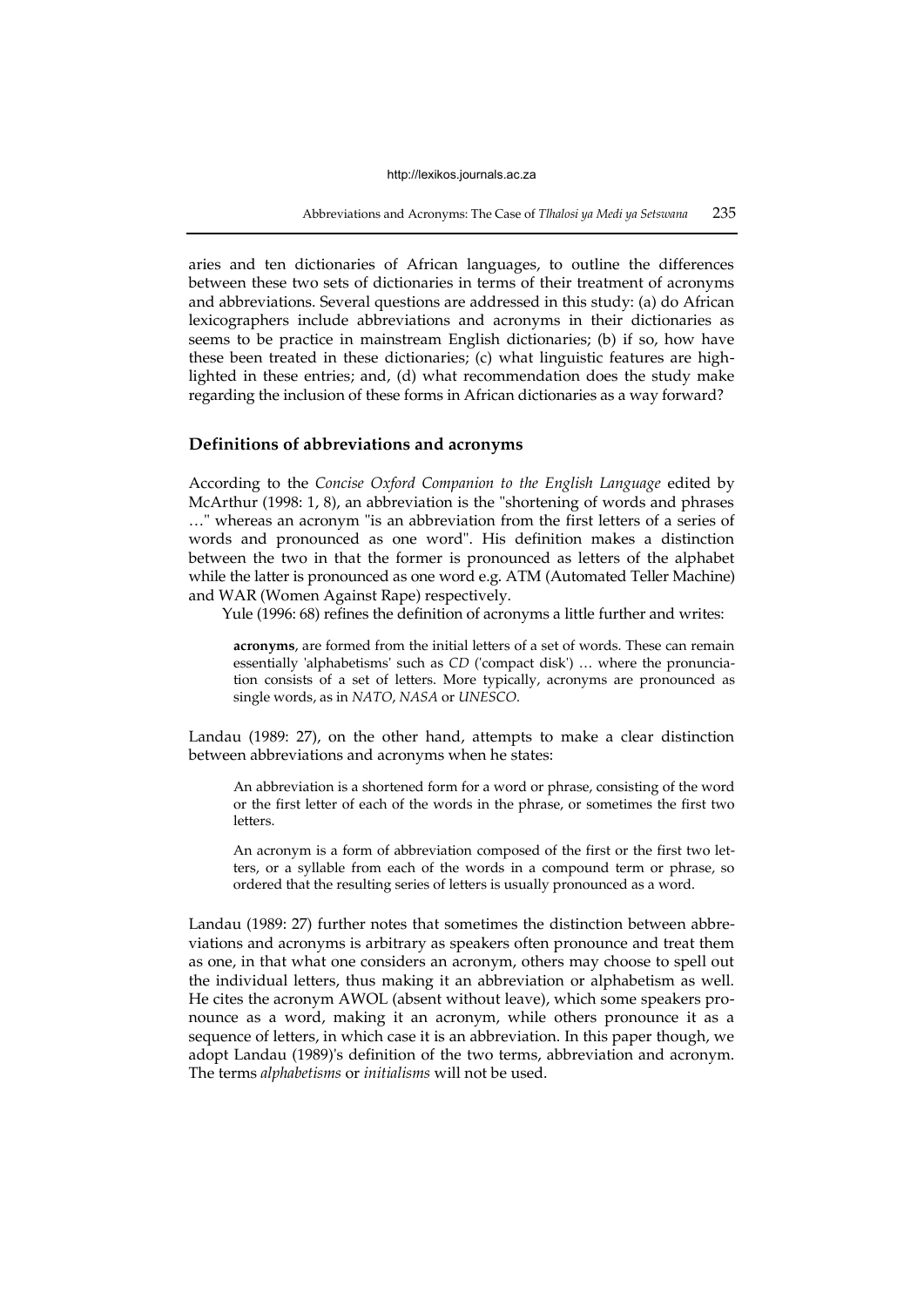236 Joyce T. Mathangwane

# **The treatment of acronyms in selected dictionaries**

# **English Dictionaries**

Altogether, ten selected English dictionaries were surveyed looking at whether abbreviations and acronyms are included in these dictionaries and, if so, how are they represented. The following table gives the results of the survey:

**Table 1:** Abbreviations and acronyms in selected English dictionaries

| Dictionary                                                                                                                             | Year of<br>Publication | Classification | Acronyms/ Abbre-<br>viations                                                                            |
|----------------------------------------------------------------------------------------------------------------------------------------|------------------------|----------------|---------------------------------------------------------------------------------------------------------|
| The New American Webster<br>Handy College Dictionary.<br>Morehead, Albert and Loy<br>Morehead (Eds.).<br>(NAWHCD)                      | 1981                   | Monolingual    | Yes, a list of abbre-<br>viations and acro-<br>nyms is given sepa-<br>rately as a back mat-<br>ter text |
| The Concise Oxford Dictionary<br>of Current English. Sykes, J.B.<br>(Ed.). (CODCE)                                                     | 1982                   | Monolingual    | Yes, listed as part of<br>the lexicon/lemma-<br>tised in the macro-<br>structure                        |
| Collins Concise Dictionary<br>(4th Edition). (CCD)                                                                                     | 1999                   | Monolingual    | Yes, listed as part of<br>the lexicon/lemma-<br>tised in the macro-<br>structure                        |
| Longman Dictionary of Con-<br>temporary English. New Edi-<br>tion. (LDCE)                                                              | 1987                   | Monolingual    | Yes, as part of the<br>lexicon/lemmatised<br>in the macrostruc-<br>ture                                 |
| Longman Dictionary of Eng-<br>lish Language and Culture.<br>(LDELC)                                                                    | 1998                   | Monolingual    | Yes, listed as part of<br>the lexicon/lemma-<br>tised in the macro-<br>structure                        |
| Oxford Advanced Learner's<br>Dictionary of Current English.<br>Hornby, A.S. (7th Edition).<br>Wehmeier, Sally (Chief ed.).<br>(OALDCE) | 2005                   | Monolingual    | Yes, as part of the<br>lexicon/lemmatised<br>in the macrostruc-<br>ture                                 |
| Cambridge International Dic-<br>tionary of English. (CIDE)                                                                             | 1996                   | Monolingual    | Yes, listed as part of<br>the lexicon/lemma-<br>tised in the macro-<br>structure                        |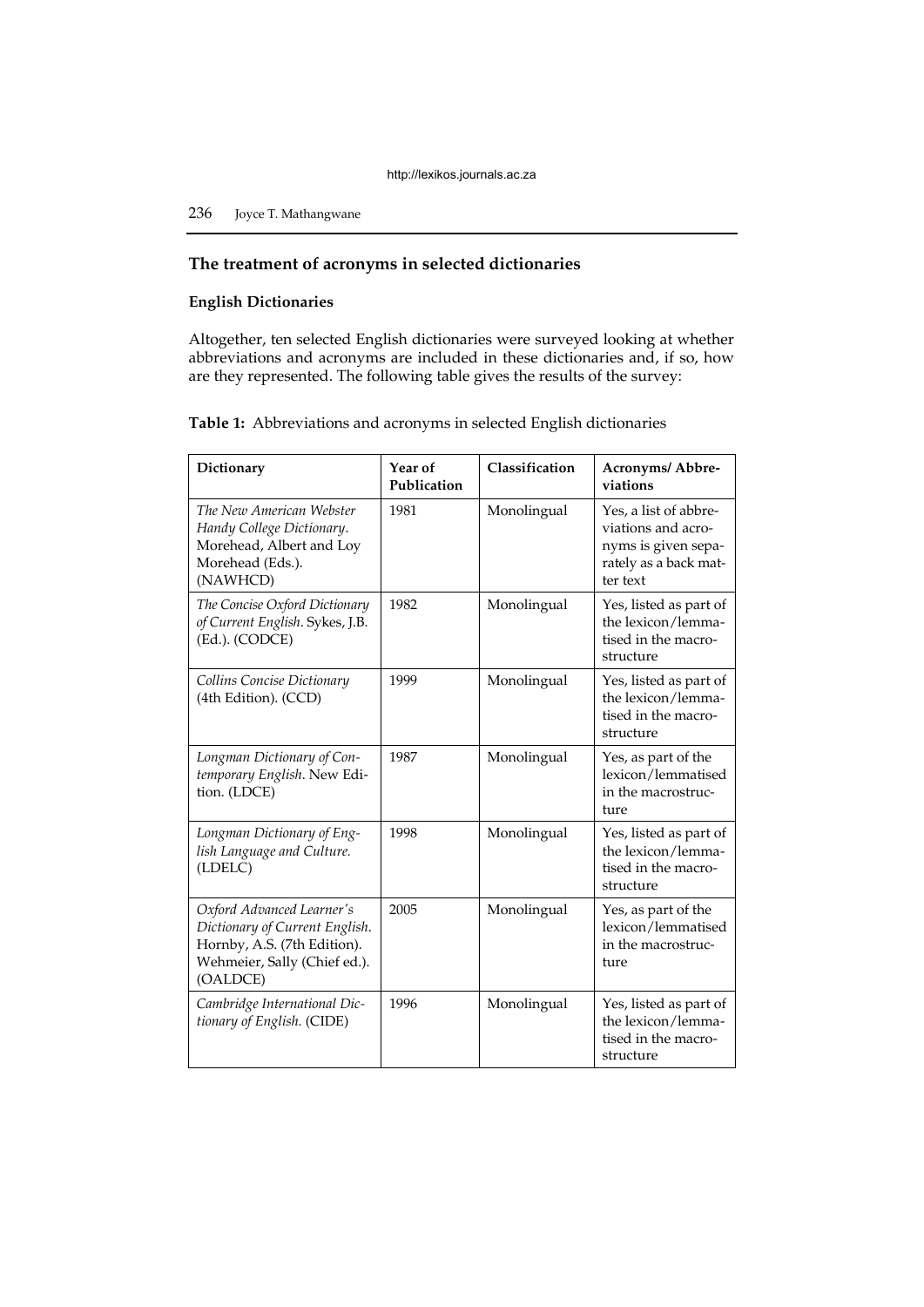## Abbreviations and Acronyms: The Case of *Tlhalosi ya Medi ya Setswana* 237

| Longman Dictionary of Lan-<br>guage Teaching and Applied<br>Linguistics. Richards, Jack C.<br>and Heidi Platt. (LDLTAL) | 1999 | Monolingual | Yes, a limited list of<br>specialised acro-<br>nyms and abbrevia-<br>tions/lemmatised<br>in the macrostruc-<br>ture |
|-------------------------------------------------------------------------------------------------------------------------|------|-------------|---------------------------------------------------------------------------------------------------------------------|
| Macmillan English Dictionary<br>for Advanced Learners. Inter-<br>national Student Edition.<br>(MEDAL)                   | 2002 | Monolingual | Yes, as part of the<br>lexicon/lemmatised<br>in the macrostruc-<br>ture                                             |
| Oxford Dictionary and Thesau-<br>rus. Waite, Maurice (Ed.).<br>(ODT)                                                    | 2007 | Monolingual | Yes, listed as part of<br>the lexicon/lemma-<br>tised in the macro-<br>structure                                    |

Nine of the ten English dictionaries lemmatise abbreviations and acronyms in the macrostructure as part of the vocabulary while one includes them in a list as a back matter text.

In seven of the above dictionaries, an interesting observation can be made regarding the phonological representation of these abbreviations and acronyms in the lexicon. In six of these dictionaries, the pronunciation of the acronyms and abbreviations is given using IPA symbols (International Phonetic Alphabet), and these transcriptions are also marked for stress. Acronyms, which are pronounced as the spelling suggests, are marked for primary stress only, which is the strongest type, while abbreviations carry both primary stress represented with a high mark ['] and secondary stress (less prominent) represented with a low mark [,], as illustrated below:

# **Abbreviations:**

- FBI abbrev.  $/$ , efbi: $a_1/$  ... for the Federal Bureau of Investigation; the police department in the US which is controlled by the national government and which deals with serious crimes that involve people or places in more than one of the states in the US … (LDELC, p. 472)
- PX /pi: $\text{eks}/\text{...}$ abbreviation for post exchange ... (LDELC, p. 1089)
- BA /bi:<sup>1</sup>ei/ ... abbreviation for Bachelor of Arts .... (CIDE, p. 88)
- UAE /ju:eɪ<sup>'</sup>i:/ ... abbreviation for United Arab Emirates (CIDE, p. 1577)
- CBS /si:bi:<sup>1</sup>es/ abbr (in the USA) Columbia Broadcasting System: *a CBS news broadcast: to CBS* (OALDCE, p. 235)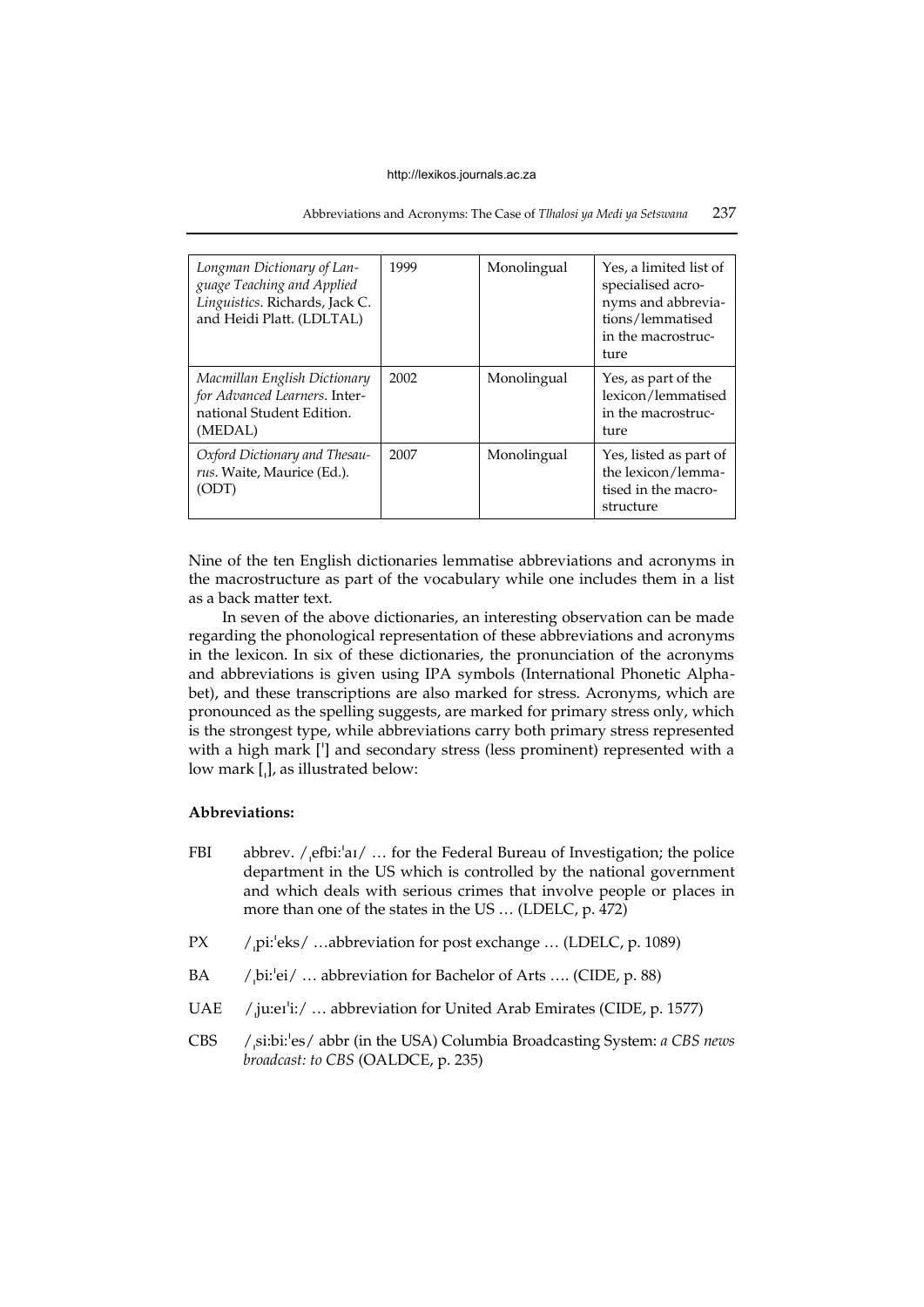## **Acronyms:**

| UNICEF        | / $'$ ju:nisef/ n  abbreviation for United Nations International Chil-<br>dren's Fund (CIDE, p. 1589)                                                                   |
|---------------|-------------------------------------------------------------------------------------------------------------------------------------------------------------------------|
| ACAS          | /'eɪkæs/ abbr (in Britain) Advisory, Conciliation and Arbitration<br>Service (an organization that helps with negotiation during industrial<br>disputes) (OALDCE, p. 7) |
| NASA          | /'næsə/ (in the USA) National Aeronautics and Space Administra-<br>tion (OALDCE, $p. 1013$ )                                                                            |
| <b>UNESCO</b> | /ju: neskau/ abbr United Nations Educational, Scientific and Cul-<br>tural Organization (OALDCE, p. 1670)                                                               |
| OPEC          | /'aupek/ n [the] Organization of Petroleum Exporting Countries;<br>a group of countries that produce oil and plan together how to sell<br>it  (OALDCE, p. 1062)         |

Abbreviations, on the one hand, are considered complex 'words', hence they are marked for both primary and secondary stress. It seems that acronyms, on the other hand, are phonologically considered to be simple 'words' and carry tonic or primary stress. Both monosyllabic and disyllabic acronyms carry primary stress on the first syllable while polysyllabic ones can carry stress either on the first or second syllable as indicated above.

However, some exceptions to the above treatment include The *New American Webster Handy College Dictionary* (Albert and Loy Morehead 1981), the *Oxford Dictionary and Thesaurus* (Waite 2007), and the *Concise Oxford Dictionary of Current English* (Sykes 1982). *The New American Webster Handy College Dictionary* (1981) provides a separate list of abbreviations and acronyms at the end of the dictionary as a back text, while the latter two indicate the pronunciation of acronyms by way of orthographic rewriting, and none at all for abbreviations.

## **Dictionaries of African Languages**

A survey of dictionaries of some African languages in the Southern African region was also carried out to establish how African lexicographers have dealt with abbreviations or acronyms in their respective languages. This list, though by no means exhaustive, indicates that many of these dictionaries do not include abbreviations or acronyms in their lexicon, even those that are coined and commonly used by speakers of the respective languages. Table two below provides the results of a survey of a selection of dictionaries.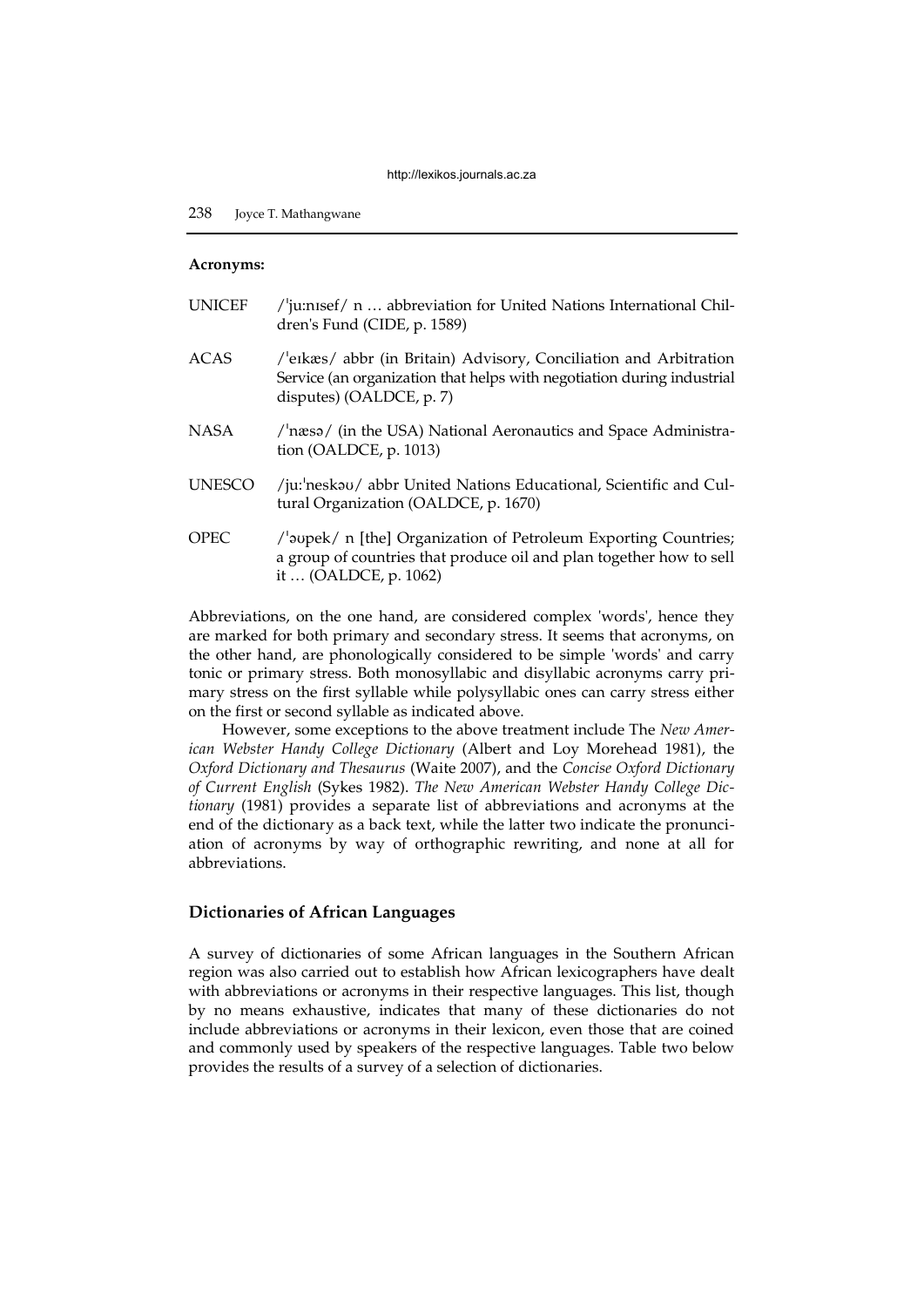| <b>Table 2:</b> Abbreviations and acronyms in a selection of dictionaries on African |
|--------------------------------------------------------------------------------------|
| languages in Southern Africa                                                         |

| Dictionary                                                                                     | Year of<br>Publication | Classification and<br>Language(s)          | Acronyms/ Abbre-<br>viations                                                               |
|------------------------------------------------------------------------------------------------|------------------------|--------------------------------------------|--------------------------------------------------------------------------------------------|
| Kgasa, M.L.A. Thanodi ya<br>Setswana ya Dikole.                                                | 1976                   | Monolingual<br>Setswana                    | None                                                                                       |
| Van Warmelo, N.J.<br>Venda Dictionary:<br>Tshivenda-English.                                   | 1989                   | Bilingual<br>Tshivenda and<br>English      | None                                                                                       |
| Matumo, Z.I. (Compiler).<br>Setswana-English-<br>Setswana Dictionary.                          | 1993                   | Bilingual<br>Setswana and<br>English       | None                                                                                       |
| Kgasa, M.L.A. and<br>J. Tsonope Thanodi ya<br>Setswana.                                        | 1995                   | Monolingual<br>Setswana                    | None                                                                                       |
| Chimhundu, H.<br>Duramazwi reChiShona.                                                         | 1996                   | Monolingual<br>Shona                       | None                                                                                       |
| Otlogetswe, T.J. English-<br>Setswana Dictionary.                                              | 2007                   | Bilingual<br>English and<br>Setswana       | $\overline{2}$<br>(HIV and Aids)                                                           |
| De Schryver, G.-M. (Ed.).<br>English-Northern Sotho.<br>Oxford Bilingual School<br>Dictionary. | 2007                   | Bilingual<br>English and Northern<br>Sotho | 3 in the Northern<br>Sotho side and 6 in<br>the English side<br>(HIV and Aids<br>included) |
| Mojela, V. (Ed.).<br>Pukuntšutlhaloši ya<br>Sesotho sa Leboa.                                  | 2007                   | Monolingual<br>Sesotho as Leboa            | $\overline{2}$<br>(HIV and Aids)                                                           |
| Hadebe, S. Isichazamazwi<br>SesiNdebele.                                                       | 2001                   | Monolingual<br>Ndebele                     | None                                                                                       |
| Otlogetswe, T.J. Tlhalosi<br>ya Medi ya Setswana.                                              | 2012                   | Monolingual<br>Setswana                    | 25 abbreviations<br>and acronyms                                                           |

From the above table, it is obvious that African lexicographers in general have not been paying much attention to abbreviations or acronyms when producing dictionaries in their respective languages. Of the ten dictionaries surveyed, including languages such as Setswana, IsiNdebele, ChiShona, Northern Sotho or Sesotho sa Leboa, Otlogetswe (2012) is the only one with larger list of abbreviations and acronyms in his lexicon of Setswana, altogether 25 are listed. This omission is even more noticeable in older dictionaries dating as far back as the 1980s or 1990s, for example, *Setswana English Setswana Dictionary* (Matumo 1993)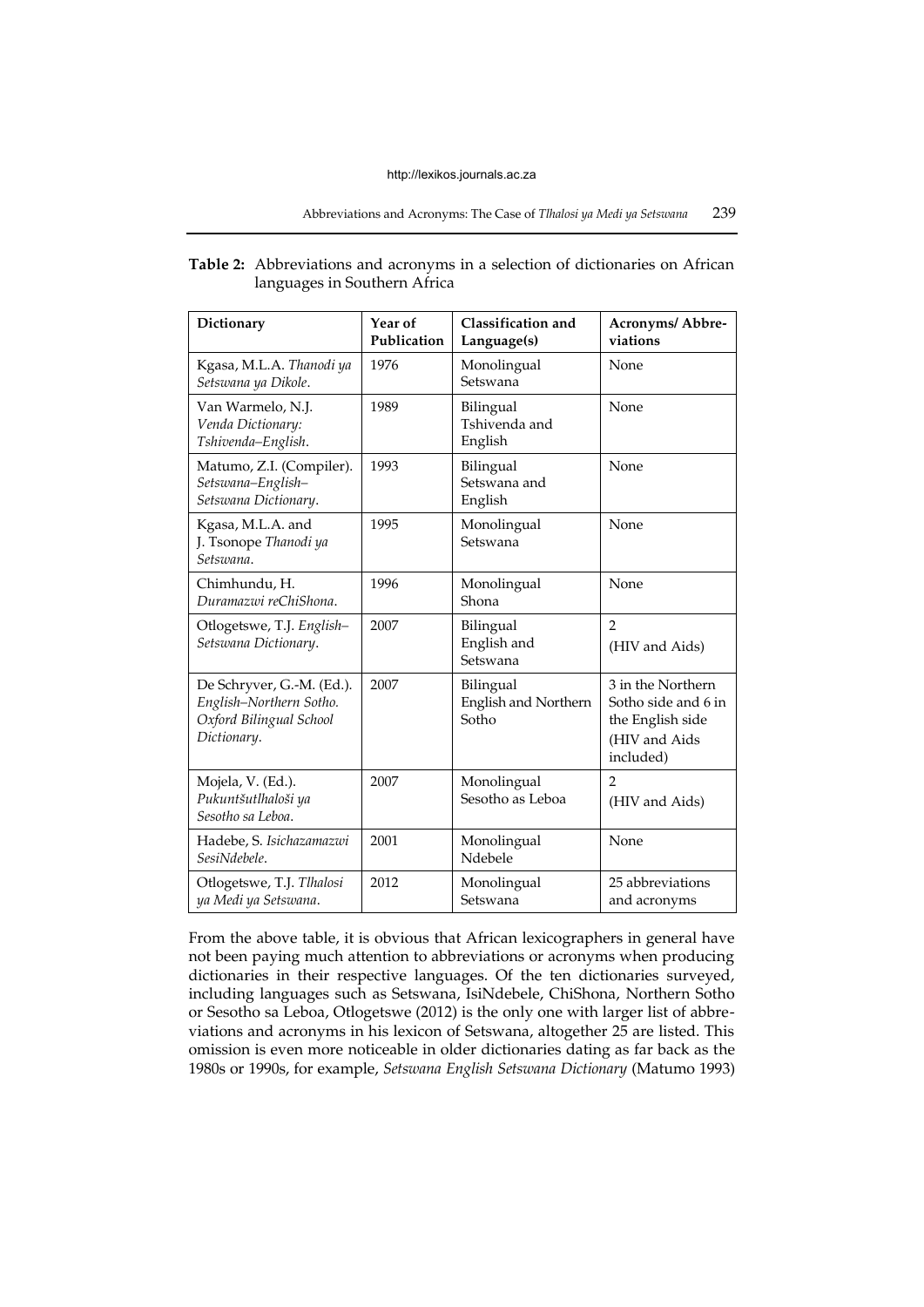# 240 Joyce T. Mathangwane

on Setswana and English, and *Venda Dictionary: Tshivenda–English* (Van Warmelo 1989) on Tshivenda. The only acronyms which are slowly making their way into some of the more current dictionaries are HIV and Aids which appears in four of the above dictionaries. These four are, *Pukuntšutlhaloši ya Sesotho sa Leboa* (Mojela 2007); *English–Northern Sotho Oxford Bilingual School Dictionary* (De Schryver 2007); *English–Setswana Dictionary* (Otlogetswe 2007) and *Tlhalosi ya Medi ya Setswana* (Otlogetswe 2012). It is interesting to note that Shona has a word for HIV/AIDS, **mukonombera**. Hence, there was no need to include the entry HIV/AIDS in the dictionary. With the exception of *Tlhalosi ya Medi ya Setswana* (Otlogetswe 2012), most of the selected dictionaries on African languages surveyed have a very brief list of abbreviations and acronyms in their lexicon ranging from zero (e.g. Kgasa 1976; Van Warmelo 1989; Matumo 1993) to nine (as in De Schryver 2007).

# **Abbreviations and acronyms in** *Tlhalosi ya Medi ya Setswana* **by T.J. Otlogetswe**

As already noted above, *Tlhalosi ya Medi ya Setswana* (Otlogetswe 2012), which is a more recent dictionary, includes a short list of 14 abbreviations and 11 acronyms commonly used in the Setswana language. The list is reproduced below in its entirety.

**Table 3:** List of abbreviations and acronyms in *Tlhalosi ya Medi ya Setswana*, adapted from Otlogetswe (2012)

- **Aids** \*\*\*\* /eìdz/ •*ln. 1a. Ø, \*2a. bo-* bolwetsi jo bo tshelwanang fa motho yo o nang le jone a tlhakanela dikobo le yo mongwe ba sa itshireletsa, kgotsa ka go arogana dieledi tsa mmele le molwetsi wa jone; bo bolayang masole a mmele mme bo paledise mmele go itshireletsa kgatlhanong le malwetsi *Acquired Immune Deficiency Syndrome* = SEGAJAJA
- **BCP** /bì:sì:pì/ •*ln. 1a. Ø, \*2a. bo-* nngwe ya diphathi tsa sepolotiki tsa Botswana *Botswana Congress Party*
- **BDP** /bì:dì:pì:/ •*ln. 1a. Ø, \*2a. bo-* nngwe ya diphathi tsa sepolotiki tsa Botswana *Botswana Democratic Party*
- **BIDPA** /bídpà/ •*ln. 1a. Ø, \*2a. bo-* lekalana le le ikemetseng ka nosi la Botswana le le itebagantseng le go sekaseka mananeo le go netefatsa gore a dirisiwa ka fa go tshwanetseng *Botswana Instituition of Development and Planning Analysis*
- **BMD** /bì:emdì:/ •*ln. 1a. Ø, \*2a. bo-* nngwe ya diphathi tsa sepolotiki tsa Botswana *Botswana Movement for Democracy*
- **BNF** \*\*\* /bì:enef/ •*ln. 1a. Ø, \*2a. bo-* nngwe ya diphathi tsa sepolotiki tsa Botswana *Botswana National Front*
- **BONEPWA** /bʊ̀nɛ̀pwá/ •*ln. 1a. Ø, \*2a. bo-* lekalana le le ikemetseng ka nosi mo Botswana le le thusang batho ba ba tshelang ka mogare wa HIV/Aids ka go ba fa dikgakololo tse ba di tlhokang *Botswana Network of People Living with HIV and AIDS*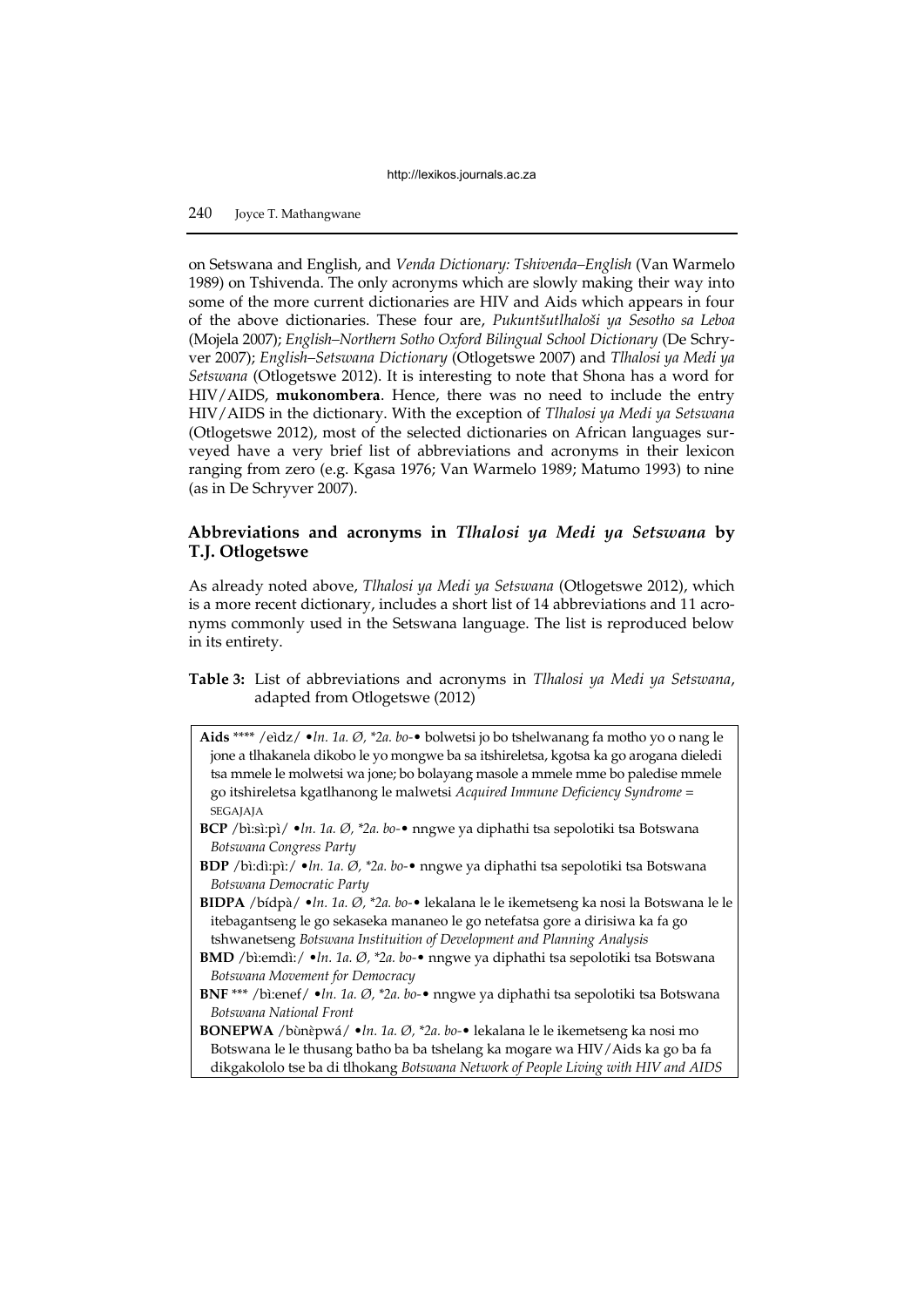Abbreviations and Acronyms: The Case of *Tlhalosi ya Medi ya Setswana* 241

| BOTUSA / bùtúsà/ · ln. 1a. Ø, *2a. bo-• kgokagano ya puso ya Botswana le lekalana la<br>twantsho le taolo ya malwetsi la Amerika le le lwantshang malwetsi a tshwana le<br>kgotlholo e kgolo le HIV/AIDS Botswana USA |
|-----------------------------------------------------------------------------------------------------------------------------------------------------------------------------------------------------------------------|
| BPC /bi:pi:si:/ $\cdot$ ln. 1a. Ø, *2a. bo- $\cdot$ kompone e e anamisang motlakase mo lefatsheng                                                                                                                     |
| la Botswana Botswana Power Corporation                                                                                                                                                                                |
| BPP /bi:pi:pi:/ · ln. 1a. Ø, *2a. bo-· nngwe ya diphathi tsa sepolotiki tsa Botswana<br>Botswana People's Party = MAGATAMMÔGÔ                                                                                         |
| BSB /bì:esbì:/ · ln. 1a. Ø, *2a. bo-· banka ya poloko-madi ya Botswana Botswana<br>Savings Bank                                                                                                                       |
| BSE /bi:es i:/ $\cdot$ ln. 1a. Ø, *2a. bo- $\cdot$ lekgotla le le rekisang diabe la Botswana Botswana                                                                                                                 |
| Stock Exchange                                                                                                                                                                                                        |
| BTA **** /bi:ti:eì/ · ln. 1a. Ø, *2a. bo-· lekgotla le le okametseng tsa ditlhaeletsanyo la<br>Botswana Botswana Telecommunications Authority                                                                         |
| BTC /bi:ti:si:/ $\cdot$ ln. 1a. Ø, $*2a$ . bo- $\cdot$ kompone e e okametseng ditlhaeletsano tsa megala<br>mo Botswana Botswana Telecommunications Corporation                                                        |
| BTU /bì:tì:jù:/ · In. 1a. Ø, *2a. bo-· lekgotla la barutabana ba Botswana Botswana                                                                                                                                    |
| Teachers Union                                                                                                                                                                                                        |
| Btv /bi:ti:vi:/ · ln. 1a. Ø, *2a. bo-· thelebišene ya setšhaba ya lefatshe la Botswana                                                                                                                                |
| Botswana Television                                                                                                                                                                                                   |
| COSAFA / khòsáfà / · ln. 1a. Ø, *2a. bo-• lekgotla le le okametseng kgwele ya dinao mo<br>borwa jwa Aforika Confederation of Southern African Football Association                                                    |
| COSATU / khòsátù/ · ln. 1a. Ø, *2a. bo-· mokgatlho o o okametseng mekgatlho ya<br>badiri ba Aforika Borwa Congress of South African Trade Unions                                                                      |
| FIFA / fífà/ · ln. 1a. Ø, *2a. bo-• mokgatlho o o tsamaisang motshameko wa kgwele ya                                                                                                                                  |
| dinao mo lefatsheng ka bophara Fédération Internationale de Football Association                                                                                                                                      |
| NDP / endì:pì: / · ln. 1a. Ø, *2a. bo-· lenaneo la ditlhabololo tsa setšhaba National<br>Development Plan                                                                                                             |
| UCCSA /jù:sì:sì:eseì/ · ln. 1a. Ø, *2a. bo-• kereke ya Lontone e e mo mafatsheng a                                                                                                                                    |
| borwa jwa Aforika United Congregational Church of Southern Africa                                                                                                                                                     |
| UNESCO /jùnìskhù/ · ln. 1a. Ø, *2a. bo-· lekgotlana la mafatshe a a kopaneng le le<br>dirang le thuto, tsa boranyane le ngwao United Nations Educational Scientific and Cul-                                          |
| tural Organisation                                                                                                                                                                                                    |
| UNIBO /jùníbù/ ·ln. 1a. Ø, *2a. bo-• leina la yunibesithi ya Aforika Borwa e e neng e<br>le mo kgaolong ya Bophuthatswana University of Bophuthatswana                                                                |
| UNICEF /jùnìsèf/ · ln. 1a. Ø, *2a. bo-• lekgotlana la mafatshe a a kopaneng le le                                                                                                                                     |
| inaakantseng le go sireletsa bana lefatshe ka bophara United Nations Childrens Fund                                                                                                                                   |
| WABO /wàbù/ · In. 1a. Ø, *2a. bo-· mokgatlho wa bakwadi mo Botswana Writers Asso-<br>ciation of Botswana                                                                                                              |
|                                                                                                                                                                                                                       |

All these twenty-five abbreviations and acronyms are also lemmatised in the dictionary in alphabetical order together with all the other lexical items. And, just like all the other lexical entries in the dictionary, the following information is provided for each: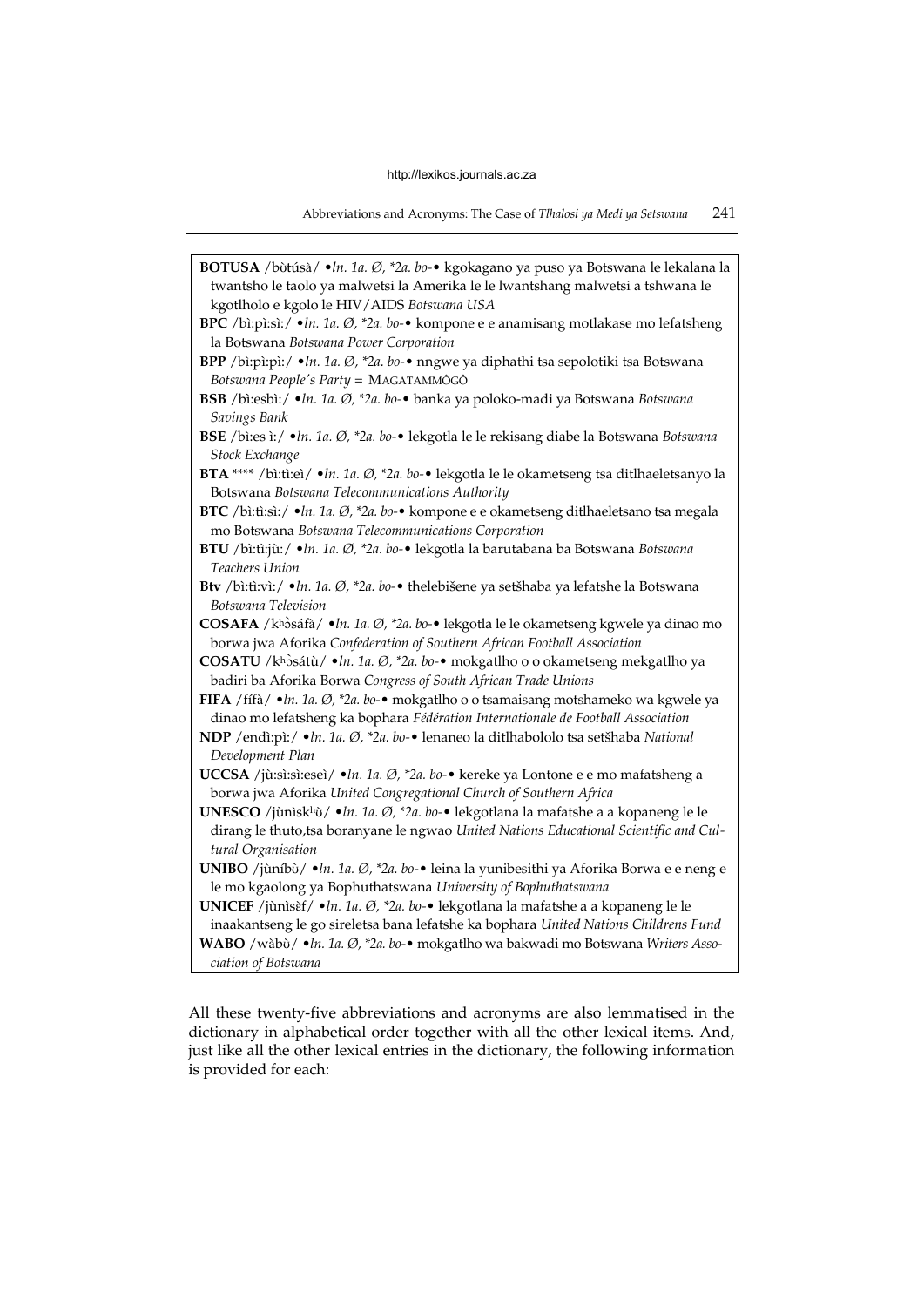## 242 Joyce T. Mathangwane

- (a) Stars or asterisks  $(***)$  to indicate how frequent the lexical item (word) is used in Setswana, e.g. Aids, which is followed by four asterisks (\*\*\*\*), indicating that it is one of the 1000 words most frequently used in Setswana
- (b) Pronunciation of the abbreviation or acronym using IPA e.g. /eìdz/ (Aids)
- (c) Tone marks on the transcription indicating whether High or Low tones are used, using the appropriate diacritic marks e.g. **UNIBO** /jùníbʊ̀/
- (d) An indication of whether or not the lexical item is a name by way of the abbreviation *ln* (leina — 'name')
- (e) Noun Class of the entry followed by its class prefix, e.g. Aids = class 1a. Ø (zero prefix)
- (f) Class prefix for the plural form of the lexical item and its prefix e.g. Aids  $=$  \*2a. bo-
- (g) Explanation/meaning of the entry in Setswana
- (h) The actual name represented by the abbreviation or acronym in English, e.g. Aids = *Acquired Immune Deficiency Syndrome,* or any other language, such as French
- (i) The last information given for this entry is the Setswana name for Aids i.e. SEGAJAJA.

(*Tlhalosi ya Medi ya Setswana* (Otlogetswe 2012))

The above data entries (a–h) cover the phonology, morpho-syntactic and semantic aspects of each lexical item. This data is provided for all the other lexical items in the dictionary, abbreviations and acronyms included, an indication that these are equal lexical items in the language even if borrowed from a foreign language. This is illustrated well by a word such as FIFA, which is derived from French. The acronym FIFA is derived from the French *Fédération Internationale de Football Association*. However, this acronym is widely used as is in many languages across the globe. The word FIFA is treated as follows in this dictionary:

> **FIFA** /fífà/ •*ln. 1a. Ø, \*2a. bo-*• mokgatlho o o tsamaisang motshameko wa kgwele ya dinao mo lefatsheng ka bophara *Fédération Internationale de Football Association*

> > (*Tlhalosi ya Medi ya Setswana* (Otlogetswe 2012: 104))

An example such as FIFA is an interesting one in that it also appears in many of the conventional English dictionaries and where listed, the French name from which it is derived may also be provided. For instance, the *Longman Dictionary of English Language and Culture* (1998: 478) writes,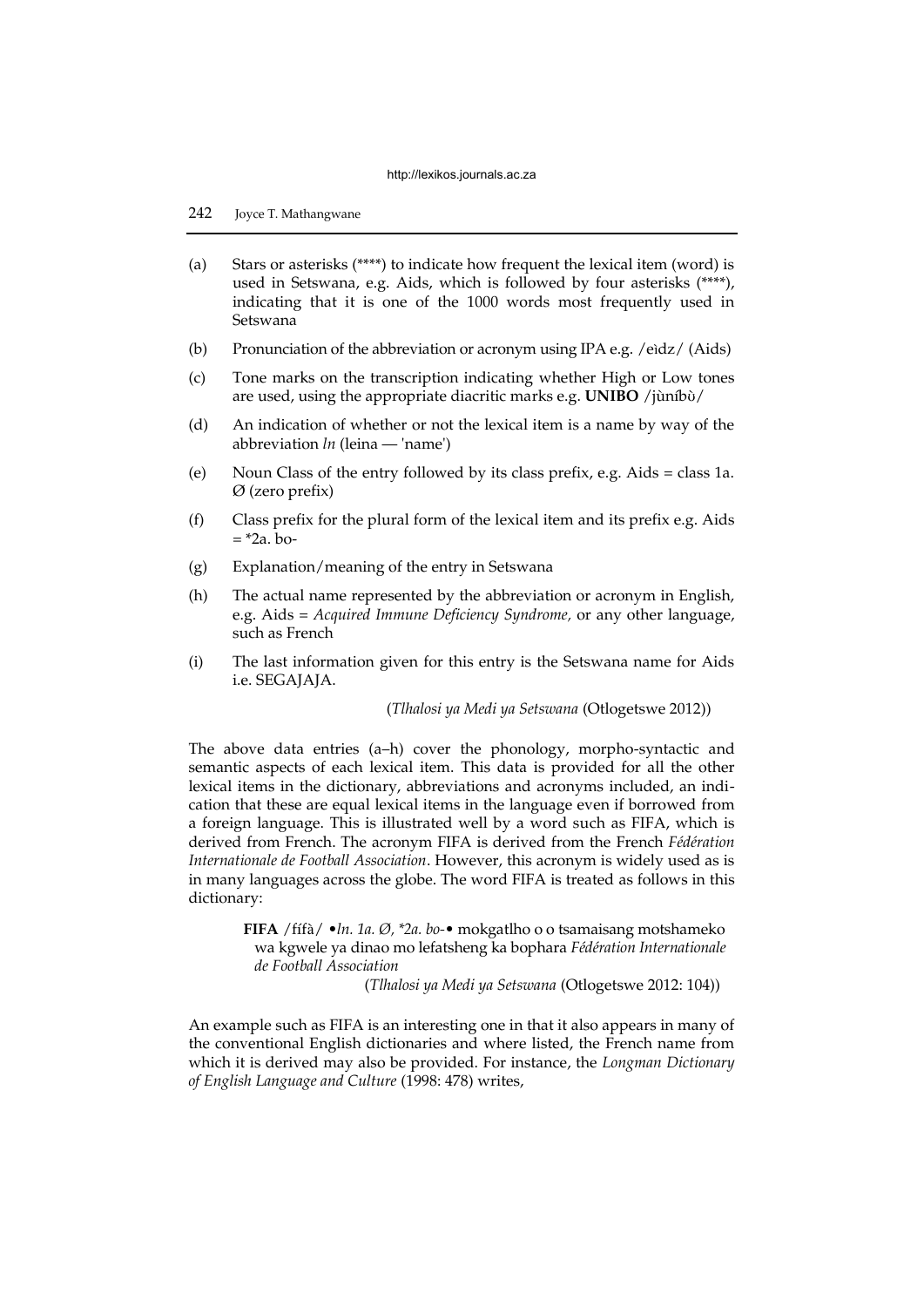**FIFA** /<sup>1</sup>fi:fə/ abbrev. for Fédération Internationale de Football Association; the organization that controls international football and organizes the WORLD CUP competition.

The *Macmillan English Dictionary for Advanced Learners,* International Student Edition (2002: 518) also writes,

> **FIFA**  $/$ <sup>t</sup>fi:f<sub>2</sub> $/$  the international organization that makes rules and decisions relating to the sport of football. FIFA is an abbreviation of the organization's name.

Another interesting example of an acronym derived from French and yet used as such in the English language is CERN listed in the 5th edition of the *Oxford Advanced Learner's Dictionary of Current English* (5th Edition) (1995) as follows:

> **CERN** ... /'s3:n/ abbr European Organisation for Nuclear Research (French *Conseil Européen pour la Recherche Nucléaire*)

Such entries clearly indicate that acronyms may even be borrowed from another language, a fact that some users may be unaware of. The fact that they are used in any particular language of the dictionary, justifies their inclusion in the dictionary of that language as some dictionary users may consult it for acronyms.

## **Conclusion**

From the surveyed dictionaries above, we conclude that all the English dictionaries in the survey include abbreviations and acronyms in their lemma list. They are considered part of the lexicon as they are lemmatised in alphabetical order with all the other lemmas. With the exception of *Tlhalosi ya Medi ya Setswana* (Otlogetswe 2012), dictionaries of African languages have tended to ignore these abbreviations and acronyms even though many of them are commonly used in the respective languages. Some of these abbreviations or acronyms are coined by the particular language communities as new organizations are formed within the country. In Botswana, for instance, new entries come into the language every time a new organisation is formed, e.g. BIUST (Botswana International University of Science and Technology); BITRI (Botswana Institute for Technology Research and Innovation); BOCRA (Botswana Communications Regulatory Authority), and many others.

This paper therefore argues for the inclusion of abbreviations and acronyms when compiling dictionaries of African languages, something which many African lexicographers have tended to overlook until recently. It is necessary that African lexicographers include these abbreviations and acronyms in their dictionaries as they form part of vocabulary of the various African languages, for which information may be sought in dictionaries. Many of these abbreviations and acronyms have high frequencies in these African languages justifying their inclusion in these dictionaries. For instance, Otlogetswe (2014)'s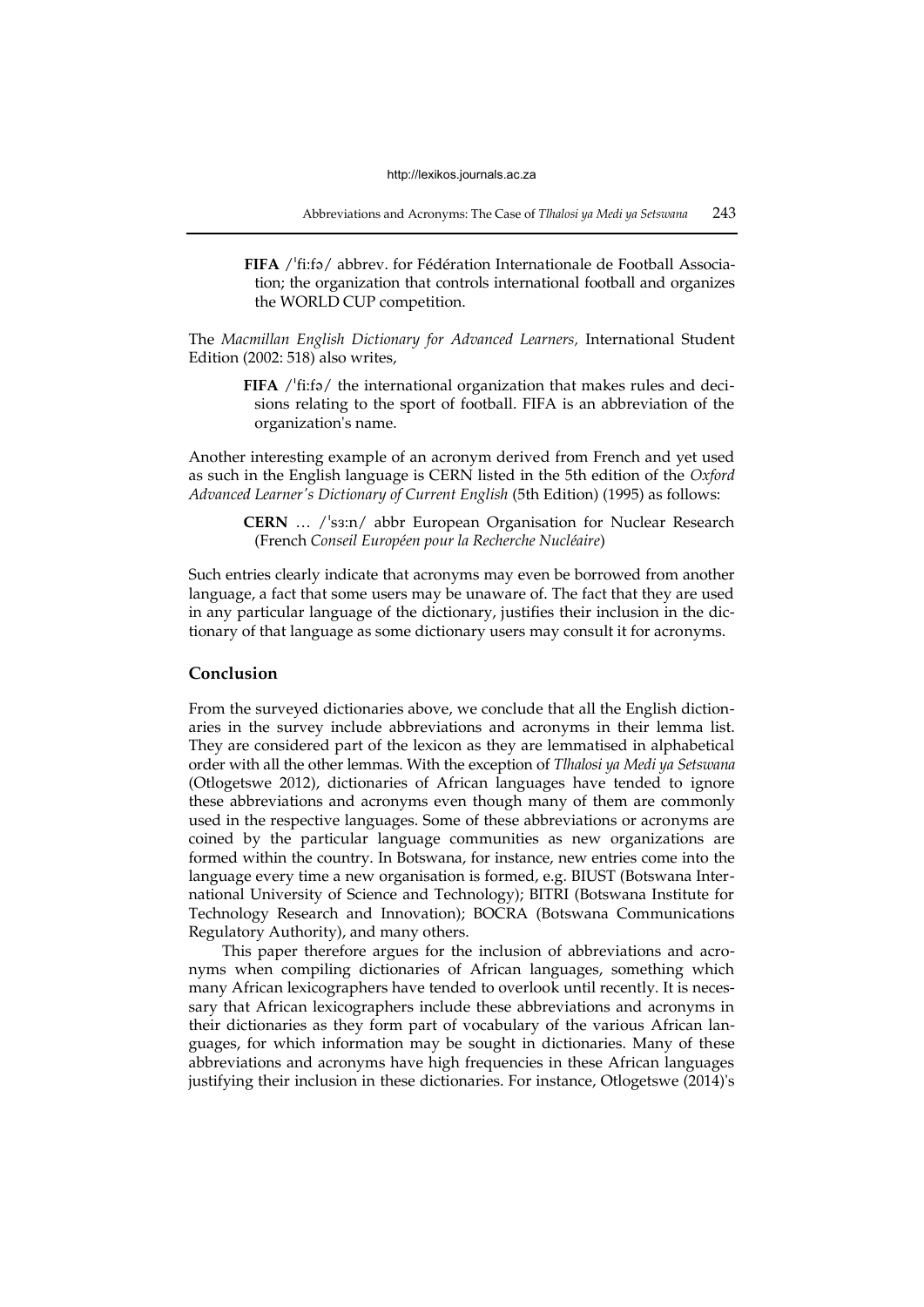## 244 Joyce T. Mathangwane

keyword analysis of the top 100 business key words from a Setswana corpus of well over a million tokens indicate high frequencies for some of these abbreviations and acronyms as follows: BTC — (Botswana Telecommunications Corporation (69); PEEPA — Public Enterprises Evaluation and Privatisation Agency (27); BOBS — Botswana Bureau of Standards (29); SACU — Southern African Customs Union (13); BOCCIM — Botswana Confederation of Commerce, Industry and Manpower (20); and, GPH — Gaborone Private Hospital (13) (Otlogetswe 2014: 280-283).

Otlogetswe (2012) not only treated abbreviations and acronyms as part of the lexicon, he provided the phonological, morpho-syntactic and semantic properties of these lemmas, as well as the actual names of the organizations that they stand for. Even though Otlogetswe's (2012) list is very limited at twenty-five entries only, it is a good start. Hopefully more entries of abbreviations and acronyms used in Botswana and elsewhere will be captured in the second edition of this dictionary, as ideally it should. Furthermore, Otlogetswe (2012) lists the borrowed acronym FIFA (*Fédération Internationale de Football Association*) and its French name just as some of the conventional English dictionaries such as the Oxford, Longman and Macmillan dictionaries. Even if the name of the organization is borrowed from another language, it deserves a place in the dictionary to guide the users if in fact the abbreviation or acronym is known to and used by the speakers of the particular language. This paper therefore recommends that African lexicographers should include abbreviations and acronyms in the later editions of their dictionaries to assist language learners and users to know what these forms stand for and how to use them. Also worth noting is that, some of these abbreviations and acronyms are created or coined by the communities of these languages, thus making them part of the vocabulary of these languages. The practice should be to also include forms that are part and parcel of the society's language or languages. Such practice does not, in any way, tarnish the purity of that particular language, but rather adds to the communicative value of the dictionary by giving users access to commonly used abbreviations and acronyms, their meaning, how to pronounce them, what they mean, etc.

## **References**

## **Dictionaries**

- CIDE = Procter, Paul (Ed.). 1996. *Cambridge International Dictionary of English.* Cambridge: Cambridge University Press.
- **Chimhundu, H. (Ed.).** 1996. *Duramazwi reChiShona*. Allex Project. Harare: College Press.

CCD = *Collins Concise Dictionary*. 1999. Fourth Edition. Glasgow: HarperCollins.

- *Concise Oxford Companion to the English Language.* 1998 = McArthur, Tom (Ed.). 1998. *Concise Oxford Companion to the English Language.* Oxford: Oxford University Press.
- CODCE *=* Sykes, J.B. (Ed.). 1982. *The Concise Oxford Dictionary of Current English.* Oxford: Clarendon Press.